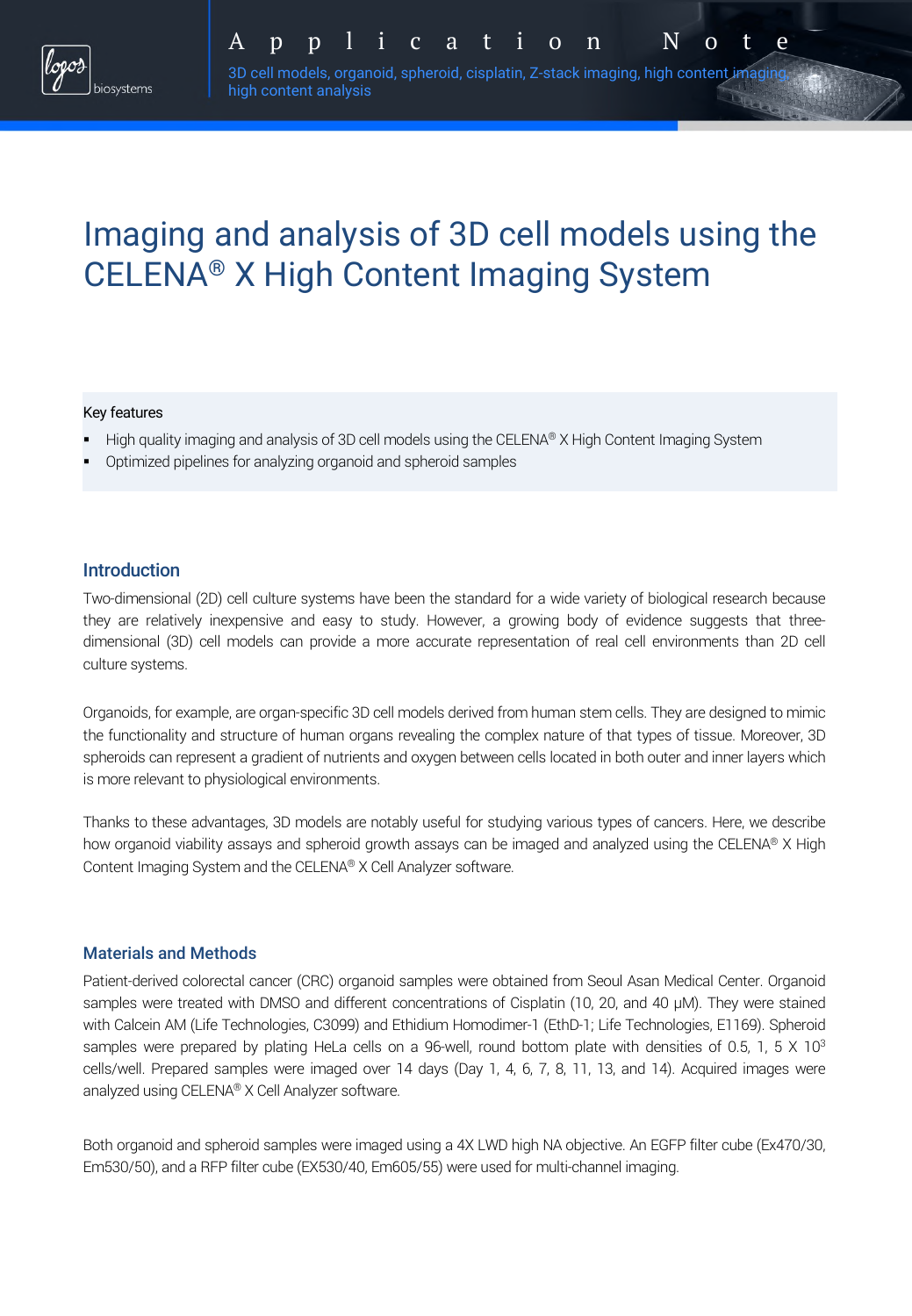### Organoid viability assay

The organoid viability assay is a useful tool for anticancer drug screening, but requires a different strategy of imaging and analysis compared to 2D cell culture. For example, organoids have multiple focal planes making it difficult to acquire in-focused images for multiple organoids. For live/dead cell viability of the single organoid, a different analysis strategy is required since individual cells in an organoid do not exist as a single live/dead status. To address this issue, we took an advantage focus merge software module of the CELENA® X High Content Imaging System after acquiring Z-stack images from multi-channel fluorescence.

Cisplatin treated CRC organoid samples were imaged on 5 different focal planes. Images were then processed using the 'MergeFocus' module to merge 5 different focal planes (Figure 1).





*Figure 1. Images taken on 5 different focal planes were processed to create a merged image.*

Merged images were then analyzed to evaluate viability of organoids. The strategy was to compare Calcein AM and EthD-1 signals from organoids. Calcein AM produces intense green fluorescent signal by esterase activities in live cells, while EthD-1 is a dead cell-specific red fluorescent dye. The viability of organoids was measured by comparing green and red fluorescent signals. Images obtained from GFP and RFP channels were overlayed using the 'ImageMathOverlay' module. Overlayed images were used to identify all objects expressing fluorescent signals with the 'IdentifyPrimaryObjects'. Intensity and size of objects were quantified using the 'MeasureObjectIntensity' and 'MeasureObjectSizeShape' modules (Table 1).

| Order | Module                   | Use                                                |
|-------|--------------------------|----------------------------------------------------|
|       | ImageMathOverlay         | Overlays images obtained from GFP and RFP channels |
|       | IdentifyPrimaryObjects   | Identifies objects on the overlayed image          |
|       | MeasureObjectIntensity   | Measures intensity of identified objects           |
| 4     | MeasureImageAreaOccupied | Measures area of identified objects                |
| .5    | GrayToColor              | Converts gray images to color images               |

*Table 1. Description of the pipeline used to assess cell cycle with CELENA® X Cell Analyzer*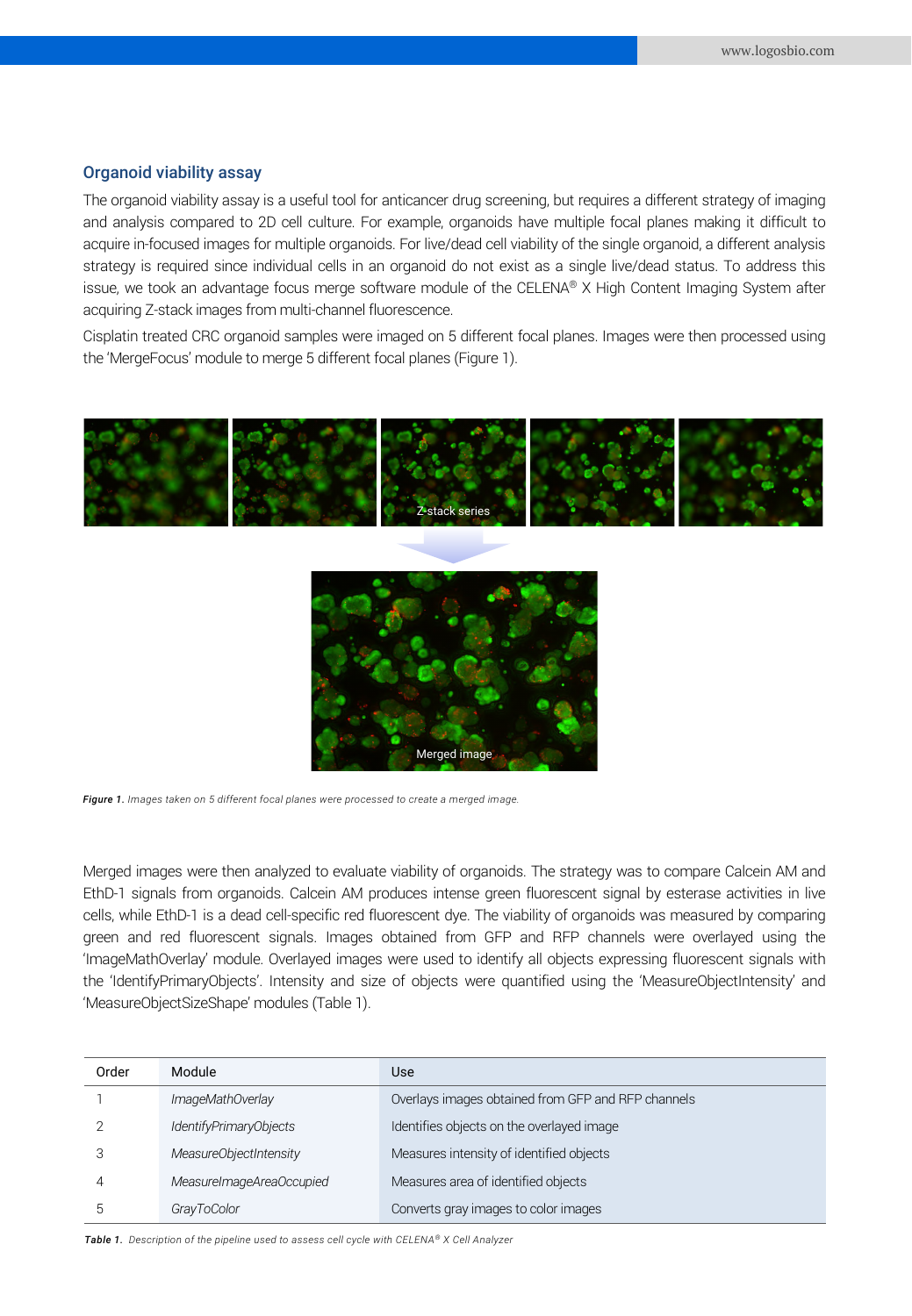Color composite images showing both green and red signals were made with the 'GrayToColor' module (Figure 2B). The analyzed data showed Calcein AM signal decreases while EthD-1 signal increases with the higher Cisplatin concentration (Figure 2, A and B).



*Figure 2. (A) The graph showing normalized intensity of GFP and RFP. (B) Images acquired using CELENA® X system showing change in green and red fluorescence (scale bar: 200 µm).* 

#### Spheroid growth assay

Spheroid growth according to the seeding density was assessed by measuring the area, major axis length, and perimeter of spheroid samples. The 'EnhanceOrSuppressFeatures' module was used to distinguish spheroid samples from the background. Bright and dark areas were inverted using the 'Invert' module. Spheroids were then identified using the 'IdentifyPrimaryObjects' module. The 'MeasureObjectSizeShape' module measured the size of identified objects selecting options including Area, MajorAxisLegnth, and Perimeter. Brightfield Images presenting the outlines around spheroids were produced using the 'OverlayOutlines' module (Figure 3A).

| Order | Module                    | Use                                        |
|-------|---------------------------|--------------------------------------------|
|       | EnhanceOrSuppressFeatures | Suppresses the intensity of certain pixels |
|       | Invert                    | Inverts bright and dark areas              |
|       | IdentifyPrimaryObjects    | Identifies spheroid samples                |
|       | MeasureObjectSizeShape    | Measures size of identified objects        |
|       | OverlayOutlines           | Places outlines around identified objects  |